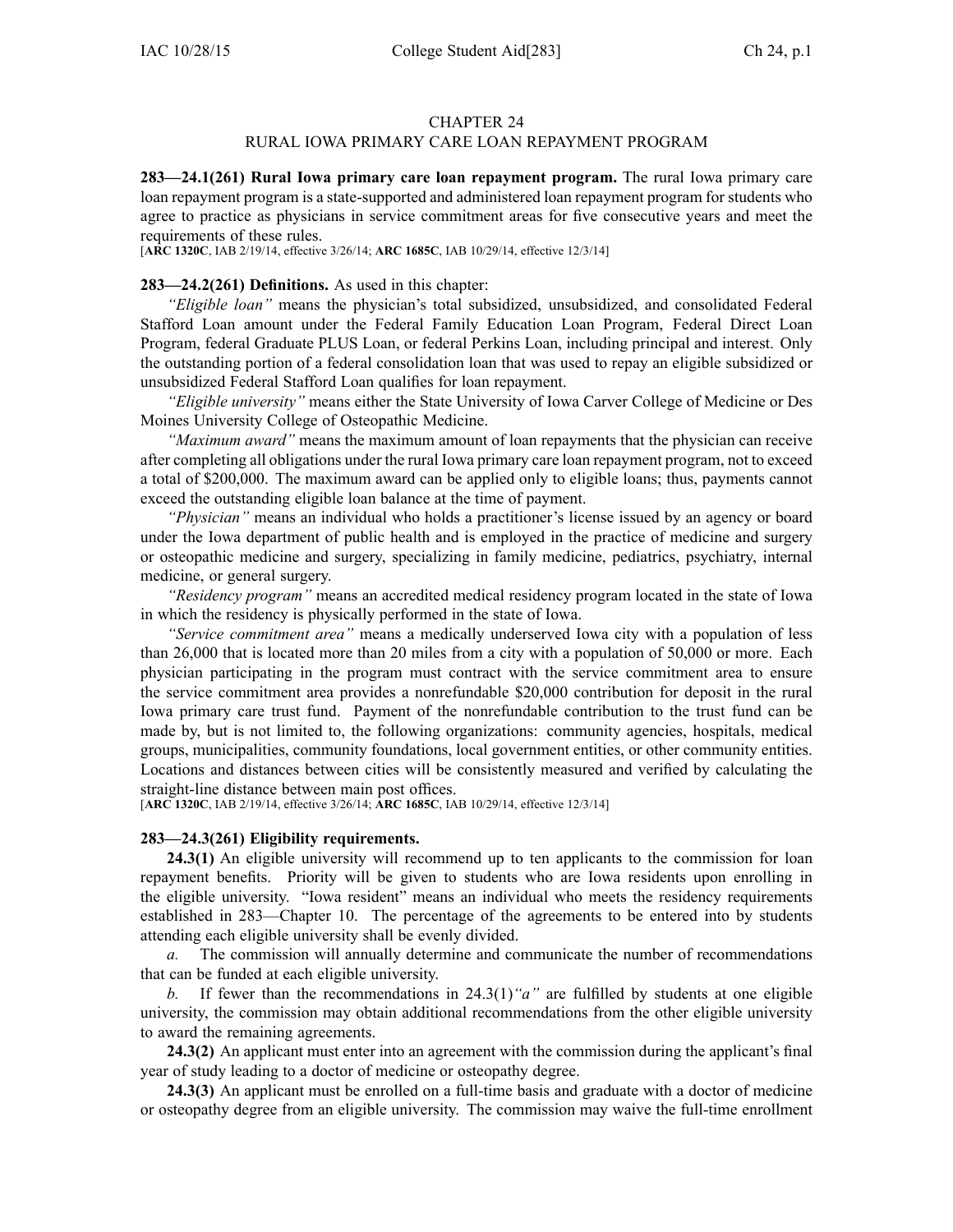requirement for <sup>a</sup> temporary time frame only in the instance of <sup>a</sup> leave of absence approved by an eligible university. The applicant must reques<sup>t</sup> <sup>a</sup> waiver from the commission in writing.

**24.3(4)** An applicant must apply for, enter, and complete <sup>a</sup> residency program in Iowa.

**24.3(5)** Within nine months of graduating from the residency program, an applicant must receive <sup>a</sup> permanen<sup>t</sup> license to practice medicine and surgery or osteopathic medicine and surgery in the state of Iowa and engage in full-time practice, as defined by the service commitment area, of medicine and surgery or osteopathic medicine and surgery specializing in family medicine, pediatrics, psychiatry, internal medicine, or general surgery for <sup>a</sup> period of five consecutive years in <sup>a</sup> service commitment area.

**24.3(6)** An applicant must annually complete and return to the commission an affidavit of acceptance into and completion of residency programs and acceptance of and completion of employment obligations in <sup>a</sup> service commitment area.

**24.3(7)** Prior to or upon engagemen<sup>t</sup> in full-time employment in <sup>a</sup> service commitment area, the physician must contract with <sup>a</sup> service commitment area to provide <sup>a</sup> nonrefundable \$20,000 contribution for deposit in the rural Iowa primary care trust fund. Payment must be received by the commission from <sup>a</sup> service commitment area prior to paymen<sup>t</sup> of any loan repaymen<sup>t</sup> awards.

**24.3(8)** Failure by the applicant to meet all eligibility requirements under this rule and in the agreemen<sup>t</sup> will result in forfeiture of all remaining unpaid payments.

[**ARC 1320C**, IAB 2/19/14, effective 3/26/14; **ARC 1685C**, IAB 10/29/14, effective 12/3/14; **ARC 2205C**, IAB 10/28/15, effective 12/2/15]

## **283—24.4(261) Awarding of funds.**

**24.4(1)** Prior to accepting an offer of employment, the physician must notify the commission of the service commitment area in which the physician will be employed, and the commission will verify the eligibility of the service commitment area.

**24.4(2)** The maximum award will be paid to the physician's eligible loan holder in five equal installments, upon successful completion of each of five 12-month employment obligations. Failure to complete all, or any portion, of the five-consecutive-year employment obligation will result in the forfeiture of all remaining unpaid payments. A physician who fails to meet the requirements of these rules may also be subject to repaymen<sup>t</sup> of moneys advanced by the service commitment area as provided in any contract between the physician and the service commitment area.

**24.4(3)** No loan repaymen<sup>t</sup> amounts will be paid until the service commitment area provides the nonrefundable \$20,000 contribution for deposit into the rural Iowa primary care trust fund. [**ARC 1320C**, IAB 2/19/14, effective 3/26/14; **ARC 1685C**, IAB 10/29/14, effective 12/3/14]

# **283—24.5(261) Waivers.**

**24.5(1)** *Service commitment area.* The commission may waive the requirement that the physician practice in the same service commitment area for five years. The physician must reques<sup>t</sup> <sup>a</sup> waiver from the commission in writing.

**24.5(2)** *Full-time employment.* The commission may waive the requirement that the physician be employed full-time if the physician demonstrates exceptional circumstances. The physician must reques<sup>t</sup> <sup>a</sup> waiver from the commission in writing. If <sup>a</sup> waiver reques<sup>t</sup> is granted by the commission, the agreemen<sup>t</sup> will be amended to provide an allowance for part-time employment. The five-year employment obligation will be proportionally extended to ensure the physician is employed in <sup>a</sup> service commitment area for the equivalent of five full-time years.

**24.5(3)** *Postponement of physician employment.* The physician obligation to engage in practice in accordance with 24.3(5) may be postponed for no more than two years from the time full-time practice was to commence. The physician must reques<sup>t</sup> <sup>a</sup> waiver from the commission in writing for one of the following purposes:

- *a.* Active duty service in the armed forces, the armed forces military reserve, or the national guard.
- *b.* Service in Volunteers in Service to America or the federal Peace Corps.
- *c.* A service commitment to the United States Public Health Service Commissioned Corps.